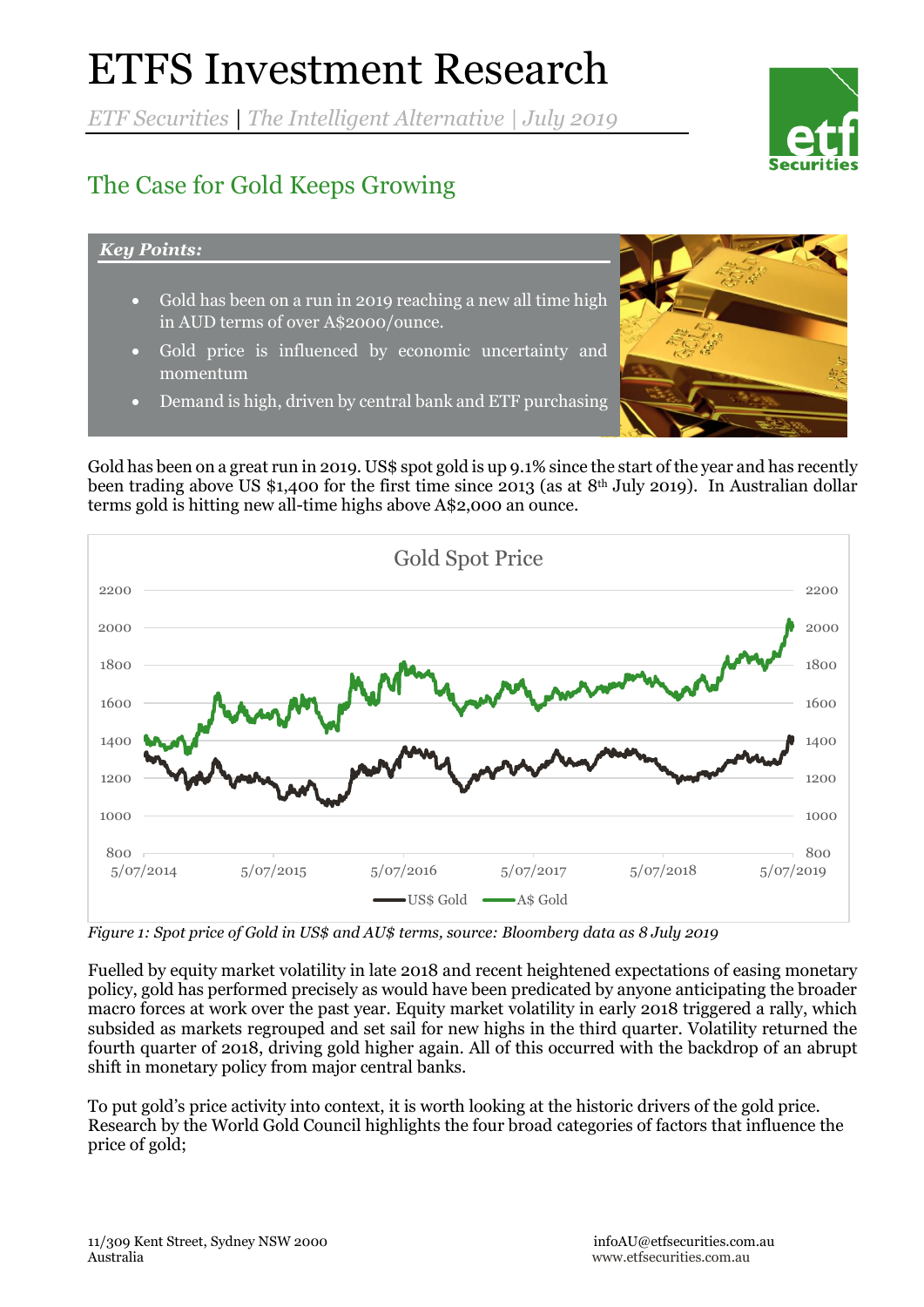| <b>Economic expansion</b>   | as wealth grows demand for gold as an investment asset, for jewellery<br>and for industrial uses grows                                                                                                                                      |
|-----------------------------|---------------------------------------------------------------------------------------------------------------------------------------------------------------------------------------------------------------------------------------------|
| <b>Risk and uncertainty</b> | gold's role as a safe haven asset and risk diversifier is well-known and is<br>used across many segments of investor types                                                                                                                  |
| <b>Opportunity cost</b>     | because gold is not directly yield-producing and is not free to store,<br>there is always an opportunity cost associated with holding gold. When<br>yields available on bonds are high the opportunity cost of holding gold<br>is also high |
| <b>Momentum</b>             | like most investment assets gold is subject to persistent price trends<br>over time                                                                                                                                                         |

*Table 1. Investment Update – The impact of monetary policy on gold, source: World Gold Council, March 2019*

This article looks at these four key factors in the context of the current market from a global perspective.

## **Factor 1: Economic Expansion**

Despite much talk about the uncorrelated and counter-cyclical aspects of gold, like most assets, demand for gold is at least somewhat driven by the overall level activity and wealth in the global economy. Where savings and investment levels are high, demand for gold is high.

Recent years have seen growing demand for gold from both India and China as levels of disposable wealth have grown. These two countries now account for more than 50% of global demand for gold. Conversely, a slowdown in the technology sector in late 2018 saw industrial demand fall by 3% in Q1 2019.

While a broader economic slowdown seems to be in progress, the diversity of demand for gold and its traditional role as a strategic investment asset makes it unlikely that a reduction in economic activity will have a significant negative price impact on gold in the short-term.



*Figure 2: Gold demand by source and region; source: World Gold Council: The relevance of gold as a strategic asset in the UK, June 2019; \* Computed using annual demand from 2009 to 2018, regional breakdown excludes central bank demand due to data availability*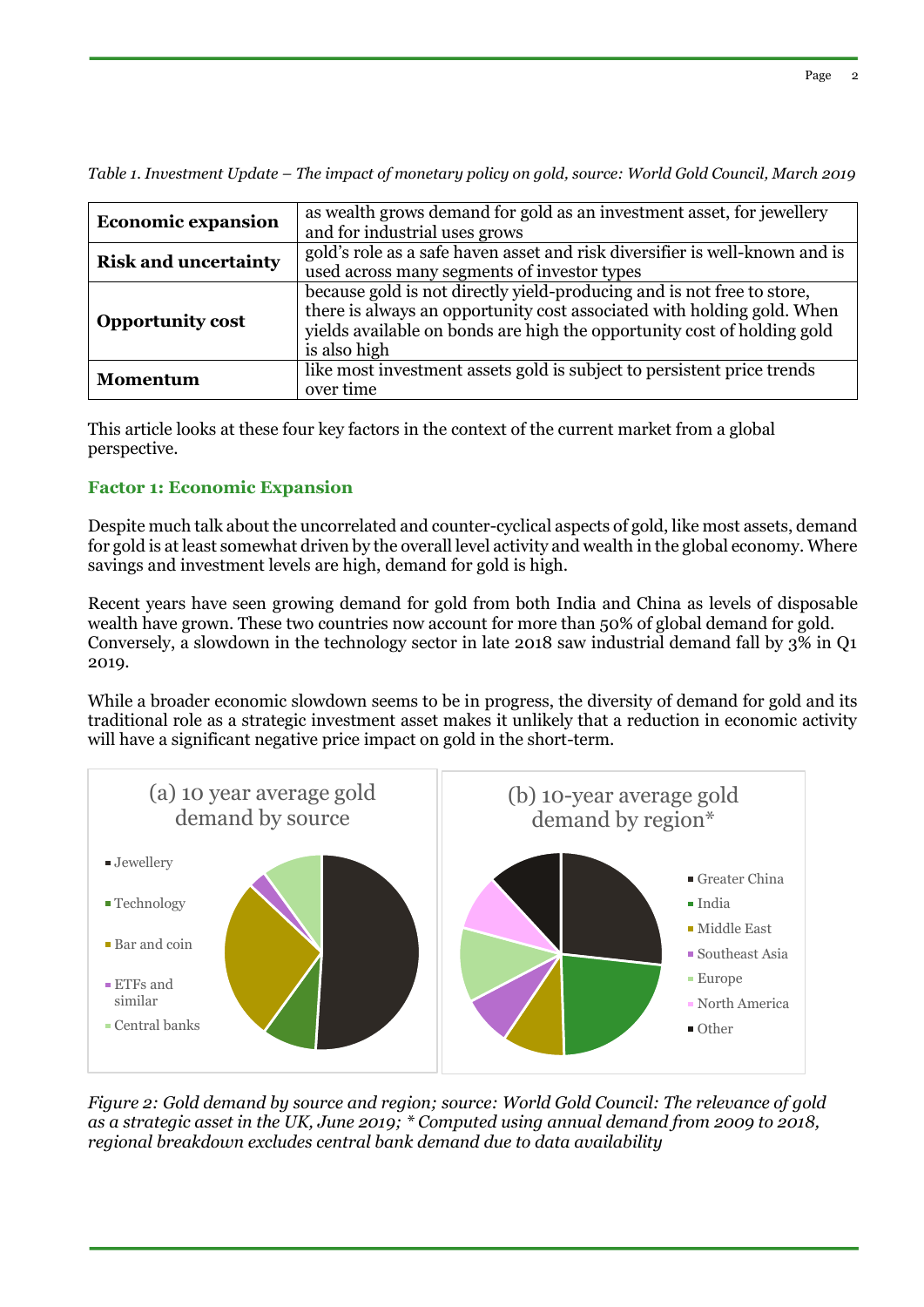#### **Factor 2: Risk and Uncertainty**

As an investment asset gold is commonly deployed as a portfolio diversifier, inflation hedge and quasiinsurance policy.

Gold has shown persistently low levels of correlation with stocks and bonds over the long term, which means that the addition of gold to a portfolio is often able to improve risk-adjusted returns by adding diversification. Figure 3, below, shows the impact of adding gold to a typical balanced portfolio invested across Australian and international equities and fixed income (as represented by Vanguard's LifeStrategy Balanced Fund).



*Figure 3: (a) Risk adjusted return (return divided by standard deviation) and (b) maximum drawdown of a portfolio consisting of the Vanguard LifeStrategy Balanced Fund with ETFS Physical Gold added in varying proportions. Data is from 1 April 2003 to 30 June 2019. Source: ETF Securities, Morningstar Direct data as at 8 July 2019.*

The conclusion here is that over the long-run a relatively small allocation to gold in a portfolio can have a consistent impact on the risk/return profile of the portfolio. In addition, gold can also have a substantial impact when other asset returns are stressed. This is evidenced in Figure 3(b) by the lower drawdowns, or losses experienced during the largest negative events.

This leads us to gold's commonly cited role as an "event risk" hedge. When major, unexpected events occur gold has, time and again, had a better outcome than equity markets. Figure 4, below, shows how gold fared versus the S&P 500 and ASX 200 through a selection of major financial events over the past four decades.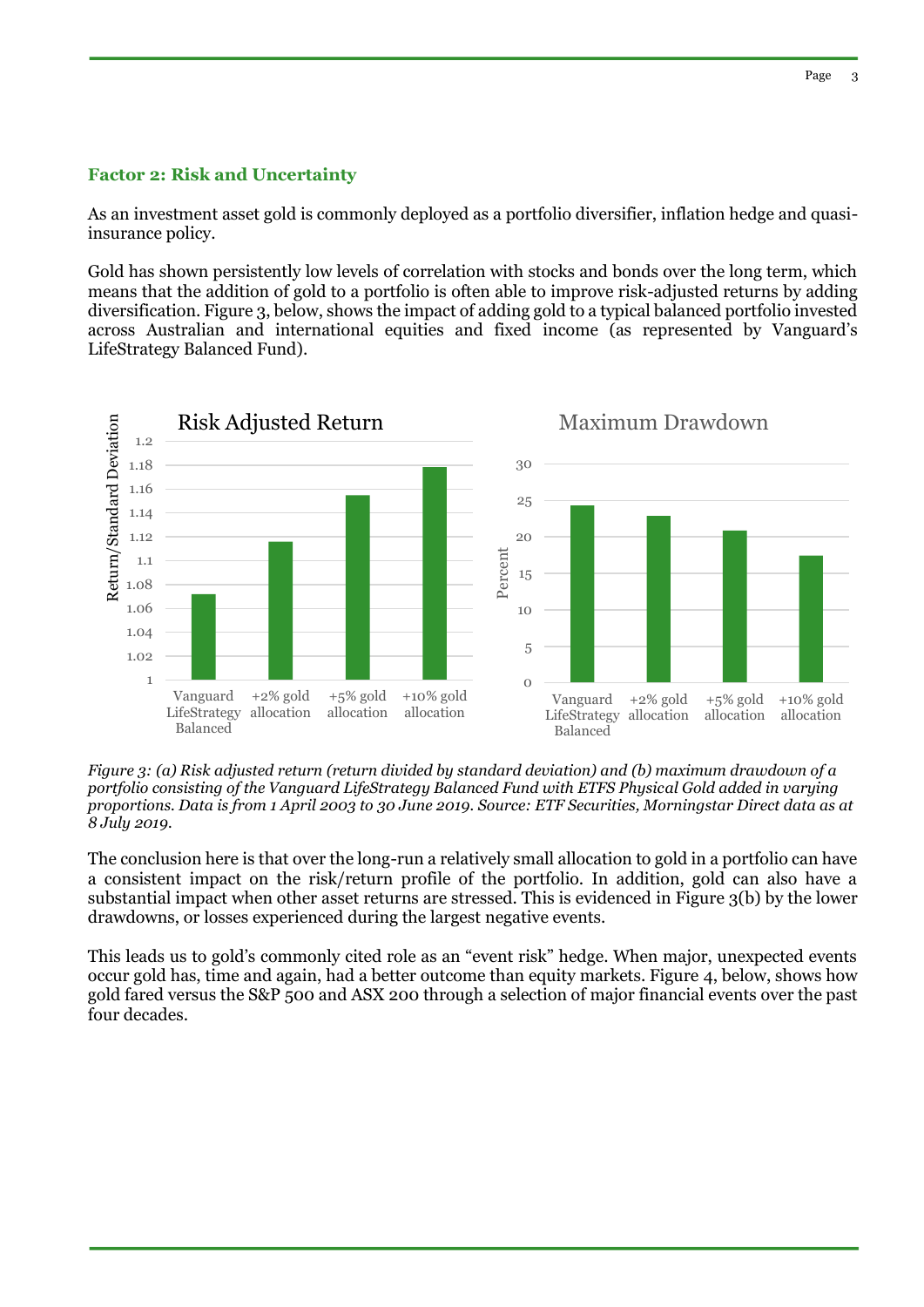

*Figure 4: Gold vs S&P 500 and S&P/ASX 200 during major financial events, source: Bloomberg, data as at 8 July 2019*

When negative market events occur, gold's correlation with mainstream asset classes tends to reduce and even become negative. This is in stark contrast to many other "alternative" assets, such as hedge fund strategies. During the global financial crisis, these were seen to be highly correlated to equity markets as investors simultaneously rushed to the exit of anything but the safest stores of value.

Not only is gold highly liquid, its other important feature is that it has no credit risk. Unlike other asset classes, during times of financial stress when risk premiums are raised correlations between other assets rise as investors simultaneously look to sell, while gold often moves the other way on safe-haven buying.

While such major events are unpredictable by nature, there is a growing case to be made that equity market valuations are currently stretched and that the volatility seen in early and late 2018 could well return in the near-term. Even if the monetary authorities are ahead of the curve and manage to engineer a soft landing, late-phase bull-markets are synonymous with bouts of volatility. As with any insurance policy, premiums are paid in the hope you never need to make a claim.

#### **Factor 3: Opportunity Cost**

The most common argument made against investing in gold is that gold has no intrinsic value because it produces no income and in fact produces negative income if you account for storage and security costs. This is certainly true in a literal sense. As has already been demonstrated, however, this should not detract from the role gold can play in a portfolio and the potential value it adds.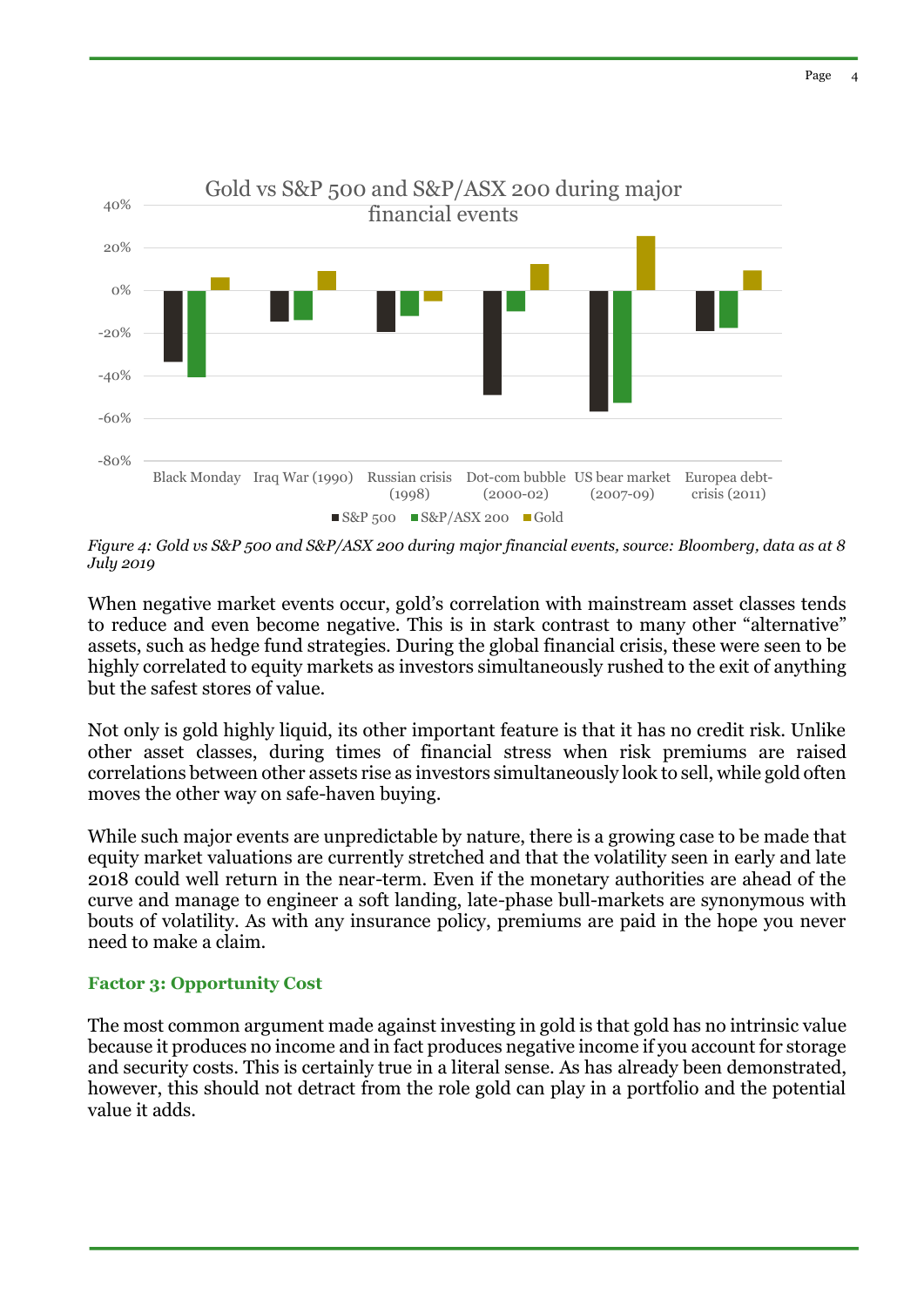The opportunity cost associated with holding gold is driven by the income and gains forgone by investing in gold over other asset classes. This is clearest in relation to bonds - when interest rates are high the relative cost of owning gold is high. Bonds may provide the necessary diversification, while also providing attractive levels of income. When yields are low, however, that cost of owning gold is reduced, making gold a more attractive play. In cases where yields are negative, as we currently see across Japan and the eurozone, gold effectively provides a positive yield.

In the current market, not only are interest rates at the low end of the historic range, but monetary authorities, most importantly in the U.S., but also in Australia and Europe, have recently shifted from a normalisation/tightening bias, to a stimulatory/easing bias. Figure 5, below, demonstrates the very close relationship between gold and the U.S. 2-year Treasury yield over the past 18 months. Furthermore, over the past two easing cycles in the U.S. between 2001-03 and between 2007-08 gold appreciated by 31% and 17% respectively.



*Figure 5: Relationship between the Gold spot price in USD and the U.S. 2-year Treasury yield; Source: Bloomberg data as 8 July 2019*

Research by the World Gold Council also suggests that not only do lower interest rates raise demand for gold, but that interest rates have a greater impact on gold in periods where there is a shift in stance, which is exactly what we have seen over the past few months. Markets are now pricing a 100% probability of a Fed cut at the end of July. The likelihood of this was less than 20% as recently as late-May.

#### **Factor 4: Momentum**

Like most assets, gold is susceptible to trends and changes in momentum as it moves in and out of favour and the current trend is overwhelmingly positive.

A key area of investment demand is from exchange traded funds (ETFs). Figure 6 shows that global ETF holdings have been steadily rising since early 2016. There are now over 74 million troy ounces of gold supporting physically-backed ETFs, which provide investors with access to gold on most global stock exchanges. ETF users range from larger institutional to small retail investors.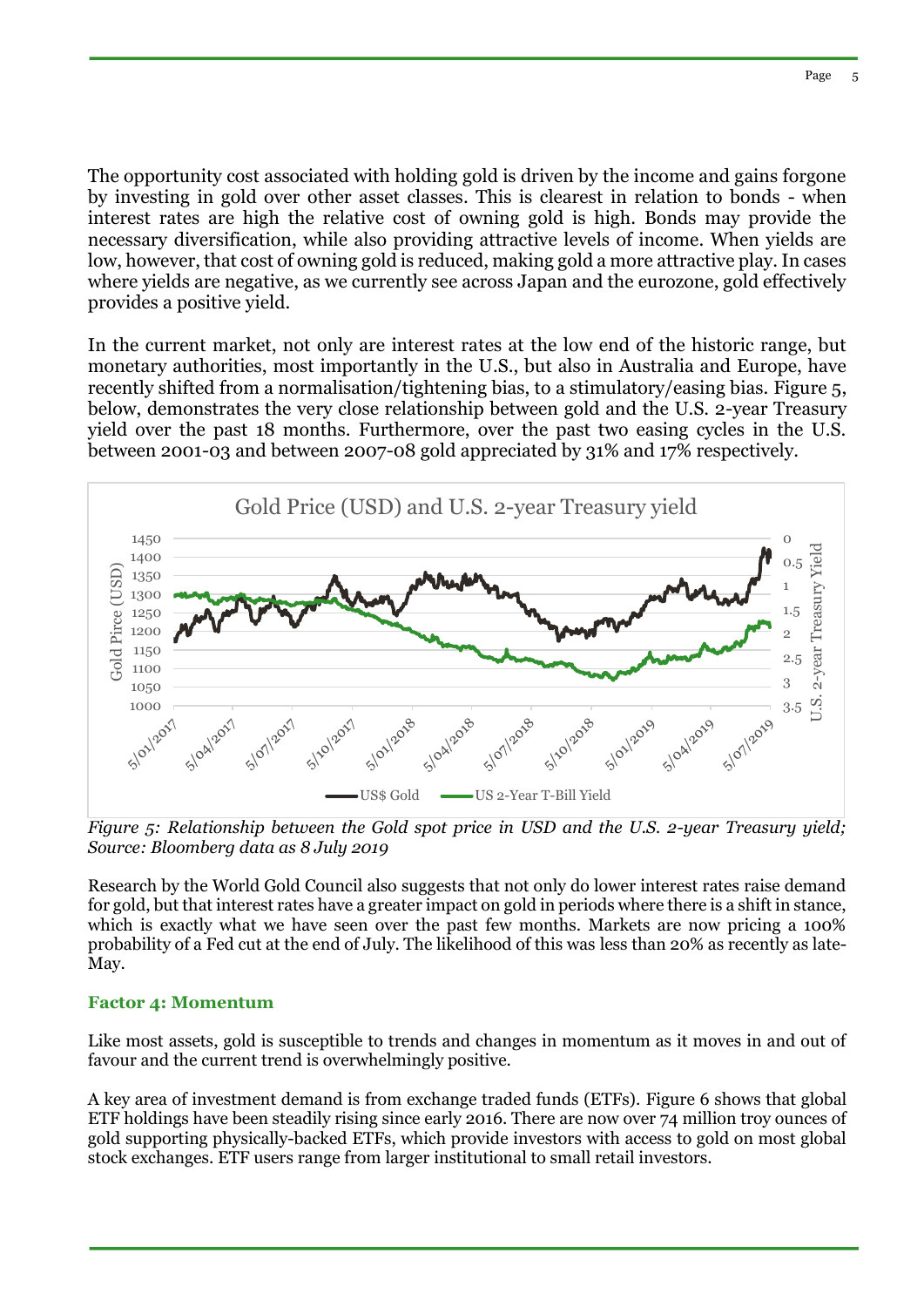Central bank demand is also growing and has been doing so since 2010. Net purchases are at historic highs and diversified across a wide range of nations. According to the World Gold Council 9 central banks added more than a tonne of gold to their reserves in Q1 2019.



*Figure 6: Total known ETF holdings of gold in million of ounces; Source: Bloomberg data as 8 July 2019*



*Figure 7: Global Gold demand from central bank net purchases annual; Source: Bloomberg as at 8 July 2019*

#### **Conclusion**

In summary, gold has picked-up a strong tail-wind in recent months. Demand for gold continues to grow on multiple fronts. The case for using gold as a portfolio diversifier is also becoming clearer as interest rates decline and future growth prospects of global economies are questioned. For investors who are concerned with the risk of drastic, unexpected events it is hard to go past the track record of gold in helping to reduce losses in such scenarios.

#### **How to invest?**

Investors looking to add gold exposure to their portfolios can do so via ETFS Physical Gold (ASX: GOLD). GOLD is the oldest and largest gold ETF traded on the ASX. It is fully-backed by physical gold bullion vaulted on behalf of investors in the fund. GOLD charges a management fee of 0.40% per annum.